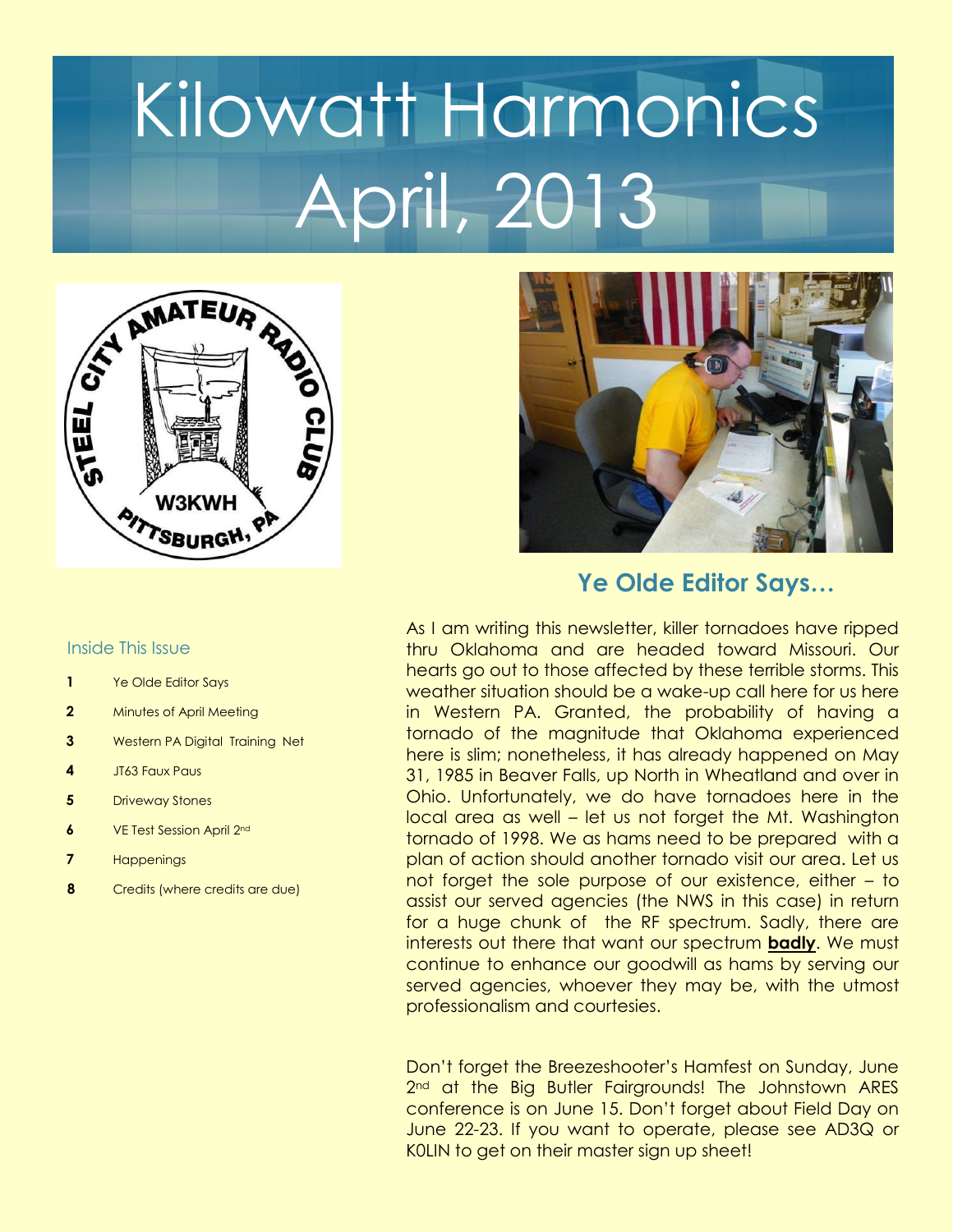## **Minutes of the April Business Meeting**

#### **Minutes of the Steel City ARC meeting Tues. April 16, 2013**

The meeting was conducted by The President N3SBF at 8 PM with a Pledge of Allegiance, a moment of silence for our silent keys and a roll call of 22 members and 5 guests. The minutes of the March meeting were accepted as printed in the newsletter. Treasurers report was given be Treasurer KA3YNO ; accepted.

#### **Committee Reports**

**Clubhouse** Funds was approved for N3UUZ to purchase 2A slag to finish covering the parking lot.

**Ways and Means** WA3FWA will run the 50/50 raffle after the meeting and collect any outgoing DX QSL cards for the ARRL bureau. If you go to the Dayton Hamvention, stop by the DX Engineering booth and mention you belong to SCARC as former member K3GP is on their staff.

**Technical** WA3BKD has installed a dual band 2 M and 440 antenna in the attic for the public service radio which KB3VHT programmed. Sun. Apr. 21 will be a work party to clean out the shed and attic. K5BPC is configuring the new PC's and will be given a key to the repeater room.

**Contest** AD3Q and WA3VXJ plan to work the Michigan QSO party this Sat.

**Training** WA3BKD is continuing to teach the CW course on Thurs. evenings.

**Membership** KB3VHT gave the 3ed reading for Greg KB3VCK who was then voted into the club's membership. The 2ed readings were given for Gabe KB3ZKC, Don KB3YLR and Rich W3RKT.

**Volunteer Exams** AD3Q said that 4 applicants passed their exams at the last Apr. 2 session. Next examination will be given on July. 2.

**Public Service** KA3MSE run the last 2 nets. The Red Cross will conduct a drill on Apr. 27. There is a free federal course online to familiarize you with the EC structure. N3EQP said that there is a need to re-certify with Skywarn. **Field Day** AD3Q and K0LIN will co-ordinate. You will get a T-shirt by signing up for a specific time and work or

log at least 20 QSO's. We will use Gabe's call, KB3ZKC, for the "Get on the Air" station, separate from W3KWH.

**Old Business** Emil your library requests to N3EQP. See W3WTW or WB3HDI for noise on the repeater. W3SVJ is to give instructions on how to run the emergency power supply generator. The propane tanks can not be secured properly when full. N3SBF bought 3 new fire extinguishers. N3UUZ and KB3VHT will install them. KB3VHT inquired about the proposed audit. KA3YNO suggested that the audit be done after our taxes are filled. When will the exhaust fan be installed in the toilet? Soon!

**New Business** WA3BKD wants current projects finished before new ones are started. May 8 will be a priority meeting night. AA3CE wants to finish work in the VHF room. N3EQP is finding a backup battery for the ARES (public service) station. AD3Q recommended that we get a fireproof safe to store treasury records.

**Good of the Order** KB3VHT wants no fire arms brought on club property.

**Adjourn** on a motion by N3EQP.

**50/50 raffle** won by WA3FWA

Minutes submitted by Recording Secretary WA3FWA.

#### **Next Business Meeting: May 21st at 8 PM.**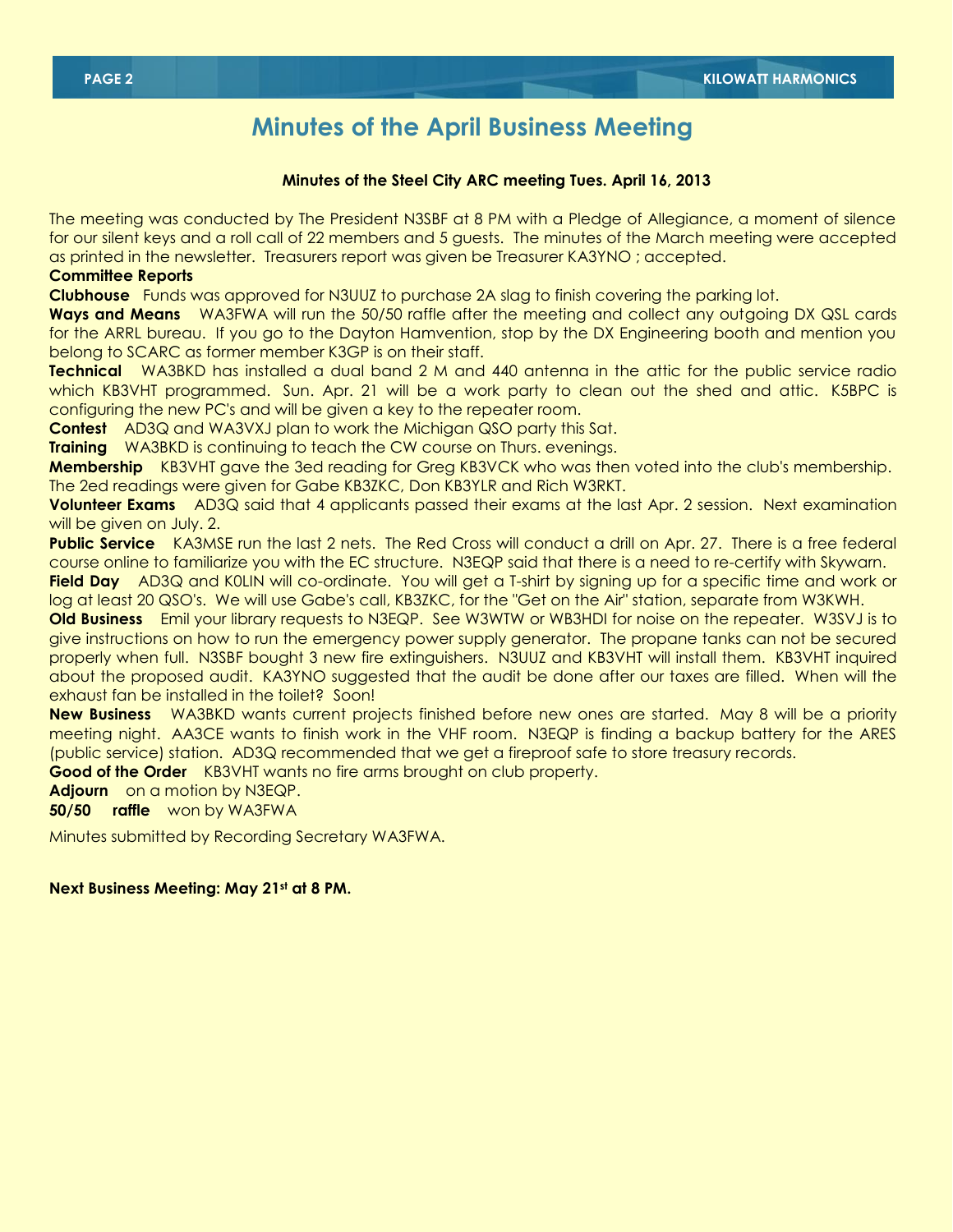## **Western PA ARES HF digital training net**

The Western Pennsylvania ARES HF digital training net will alternate with our existing VHF/UHF net with the following schedule:

 - 1st and 3rd Sunday of the month at 8PM: 147.195 (PL 131.8) and 443.45 (PL 100) repeaters in New Castle and Pittsburgh and the W3YJ-R Echolink node.

 - 2nd and 4th Sunday of the month at 8PM: 3.583 MHz with a waterfall center frequency of 1500 Hz. Initial mode will be 8/500 Olivia. We may switch to MT63-500 or MT63-1000 for bulletins depending upon conditions and length of bulletins. Once we're comfortable with operating an HF net and master the basics we will start experimenting with the new high-speed modes and Flamp.

- 5th Sunday of the month (our Blue Moon scenario): haven't decided yet.

 I will be monitoring the 147.195/443.45 repeaters and the W3YJ-R Echolink node during the HF net, so if you have problems or need assistance you can give me a call. I will publish the HF net procedures sometime before the first net, but it will not be very different from any other HF net. I see no reason to reinvent the wheel.

 We want our focus to be on Western Pennsylvania and we don't want to be overwhelmed, so we will not be accepting check-ins from out-of-state on our HF net. We will accept check-ins from Eastern PA, but we won't go out of our way to encourage EPA participation.

 If you check into the HF net, please prepare in advance a message to transmit during the net. We want this to be a net where we all practice sending traffic not just learn how to check in. I find "check in" nets where the primary activity consists of checking in to be boring and not very useful as a training exercise.

 Please join the WPAARES-DIGITAL Yahoo group if you're interested in these nets. Also feel free to email me with any questions.

73,

Harry Bloomberg W3YJ

Assistant SEC, Western PA ARES

[hbloomb@gmail.com](mailto:hbloomb@gmail.com)

**Editor's Note: There will be no net on Sunday May 26th!**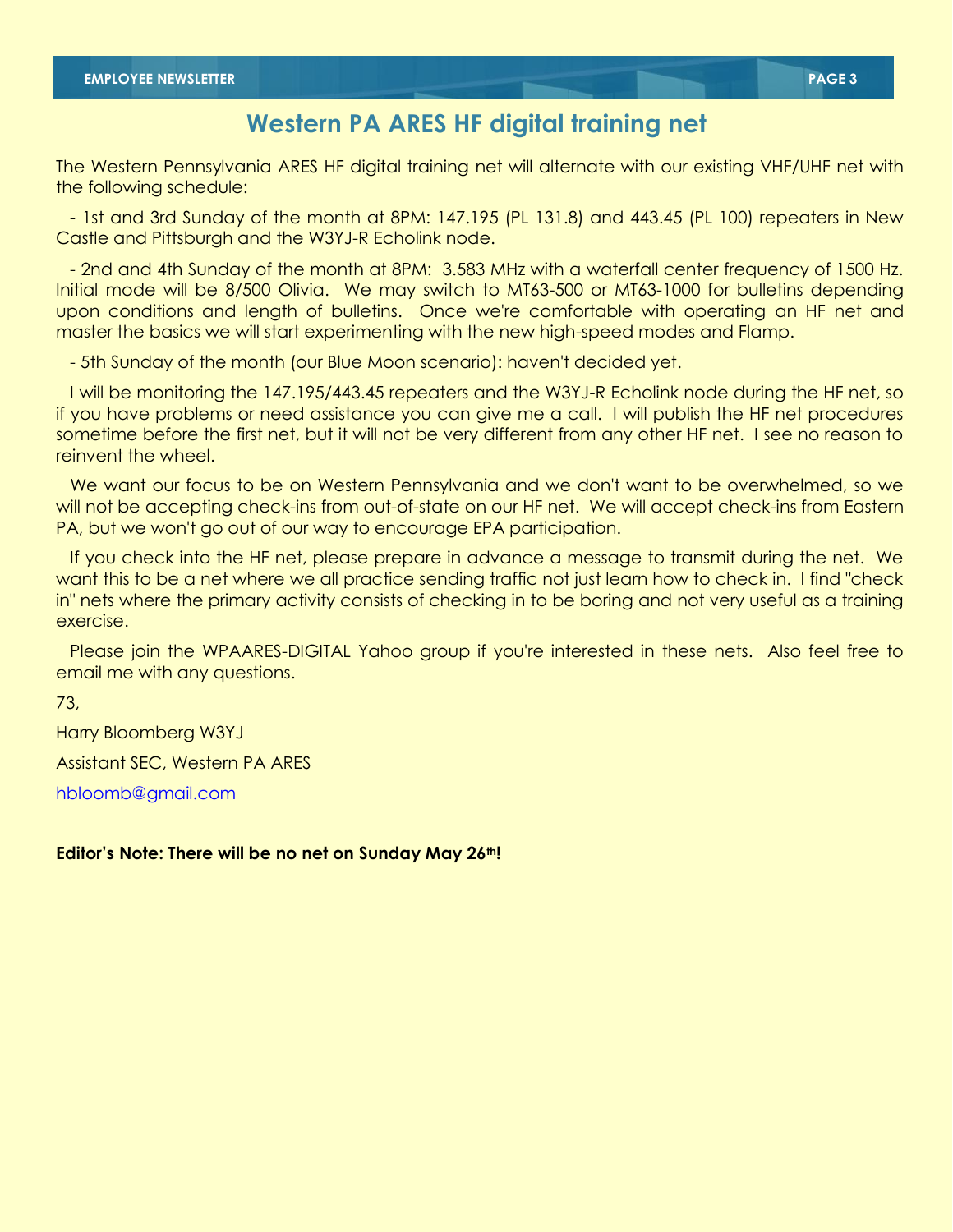## **JT63 Faux Paus**

The unique thing about JT65 digital mode is that you have a limited number of characters with which to transmit information. Which is why, in this mode, exchanges are pretty much limited to call signs, signal reports and 73s. So if you're trying to tell your fellow ham about your power output and type of antenna, well... this screenshot speaks for itself.

| 23:42:09             |                                  |                   | <b>Current Operation: Receiving</b>                                                   |                   |                                                                                |                         |                                  |
|----------------------|----------------------------------|-------------------|---------------------------------------------------------------------------------------|-------------------|--------------------------------------------------------------------------------|-------------------------|----------------------------------|
| <b>Dial QRG KHz</b>  |                                  |                   | Color-map Brightness<br>Contrast<br>Speed Gain<br>Smooth<br>$\div$<br>Blue<br>3<br>10 |                   |                                                                                |                         |                                  |
| <b>Clear Decodes</b> |                                  | Decode Again      | 0                                                                                     | $\div$ DT Offset  | Double click an entry in list to begin a QSO. Right click copies to clipboard. | <b>Restore Defaults</b> | <b>C</b> TX Ge                   |
|                      | UTC Sync dB                      | DT                | DF                                                                                    |                   | Exchange                                                                       |                         |                                  |
| 23:40<br>23:40       | 5<br>$-6$<br>5                   | 0.0<br>$-9 - 1.2$ | 910<br>622                                                                            |                   | <b>B KC5JNR EA3NE JN11</b><br><b>B 20W SCREWD 73</b>                           |                         | Call CQ a<br>Call CO<br>Answerin |
| 23:40<br>23:40       | $5 - 15 - 0.8$<br>$3 - 11 - 1.9$ |                   | 390<br>199                                                                            |                   | B CQ SP9UXB JO90<br>B CO IK4RSR JN54                                           |                         | TX DF<br>$-396 -$                |
| 23:40<br>23:40       | $3 - 10 - 0.7$<br>$5 - 11 - 1.0$ |                   | $-19$<br>$-398$                                                                       | $\mathbf{K}$      | B CQ PY4ZT GH80                                                                | 9A6TKS KD8EZS R-15      | Zero<br>Single BW                |
| 23:40<br>23:40       | $2 -11 -0.6$<br>7                | $-6 - 0.5$        | $-748$<br>$-996$                                                                      | <sub>R</sub><br>B | K6AEP KB1IZB RRR<br>KK4DFW W1CAM -11                                           |                         | $\div$<br>100<br>RB/P            |
| .39                  | 6                                | $-6 - 0.4$        | 910                                                                                   |                   | B CO KC5JNR EM10                                                               |                         | Sound In                         |

I think this ham is trying to say that they're running a screwdriver antenna and not trying to convey a more ominous message. I hope.

73 Doc KT3L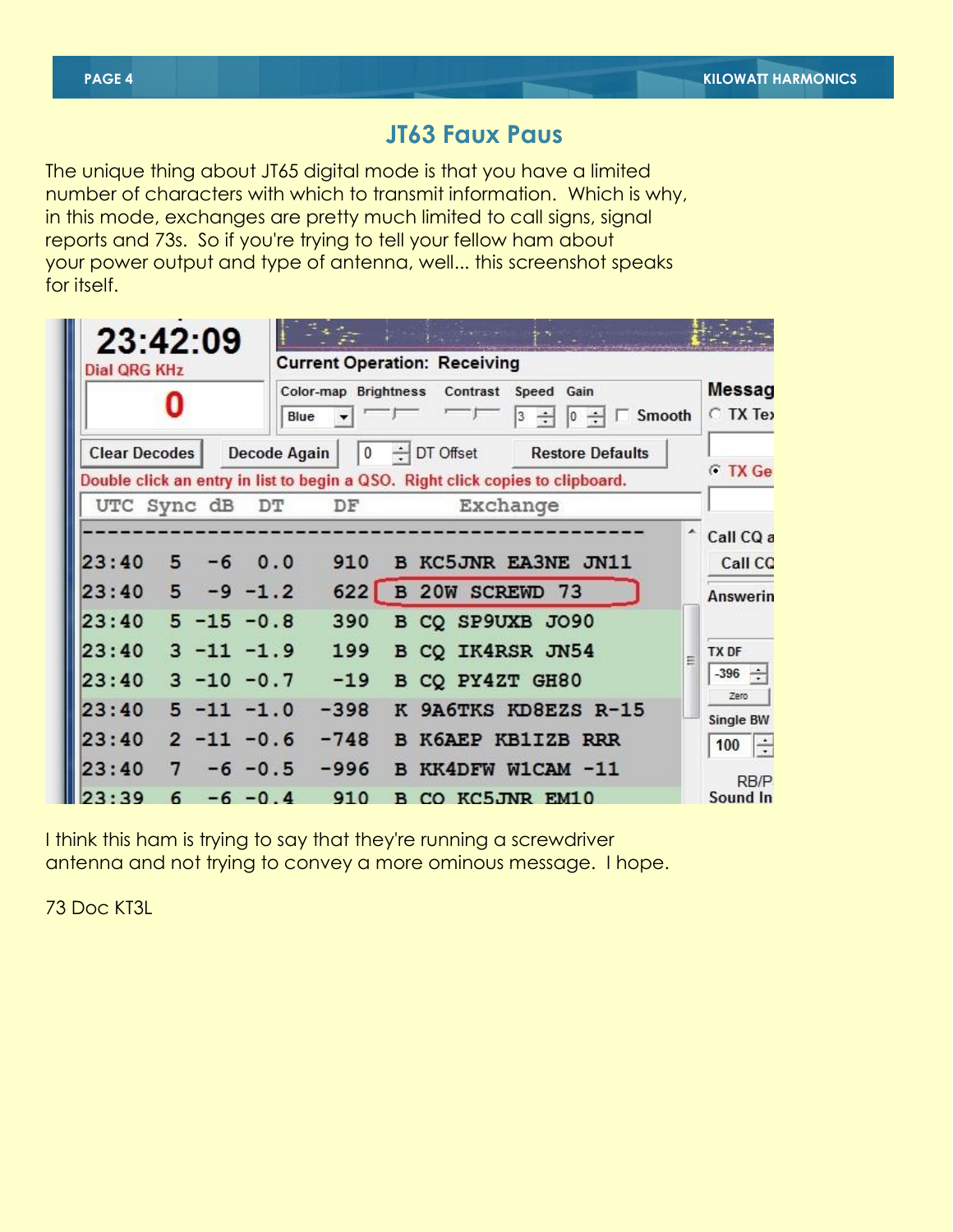## **Driveway Stones**

On April 26th, N3SBF, N3UUZ, WA3XVJ and WA3FWA placed large stones on the top portion of the driveway as a base:



On May 3rd, N3UUZ and WA3FWA placed 2A slag and tamped it in place:



### **GREAT JOB EVERYONE! – 73 DE YE OLDE EDITOR**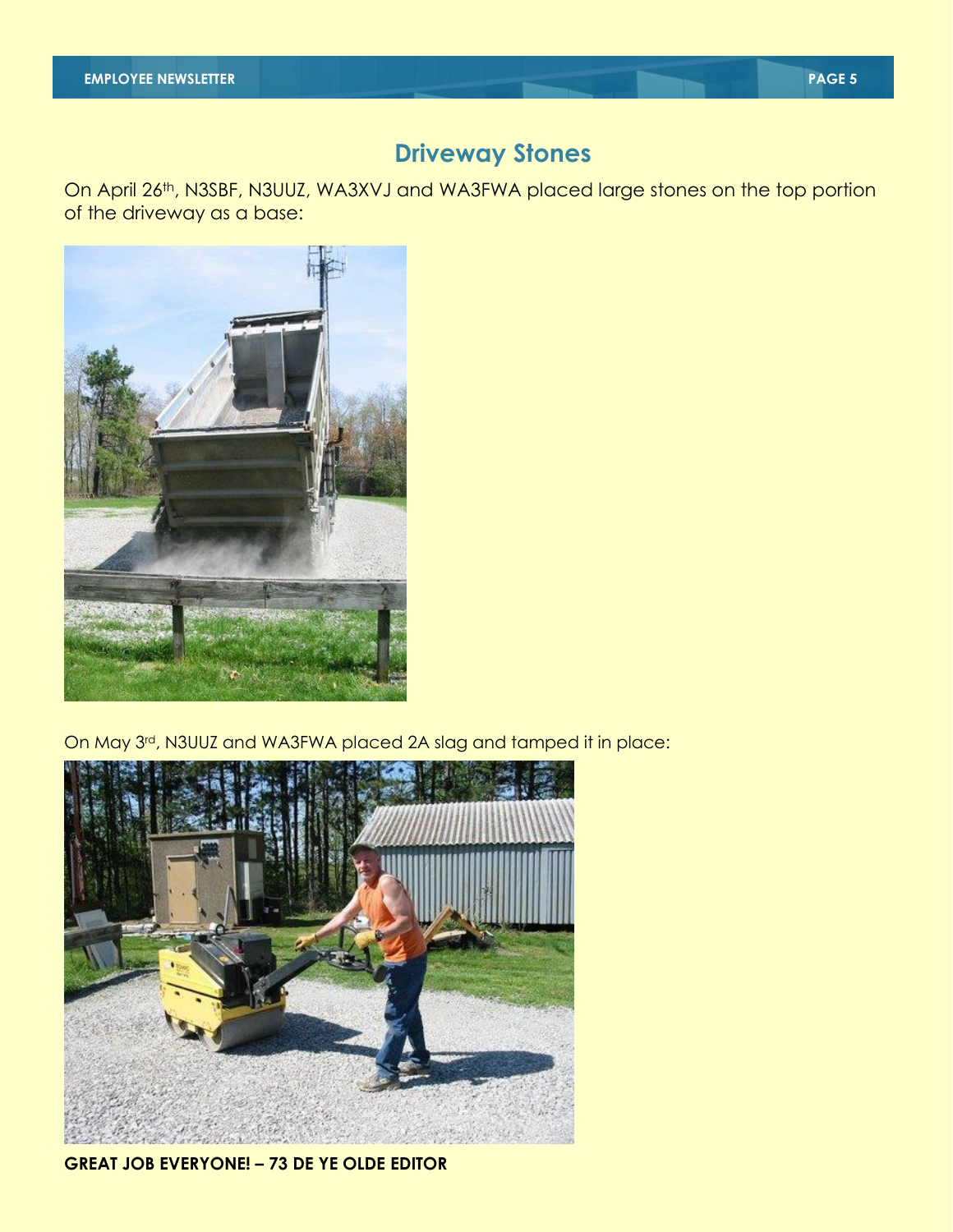## **VE Testing April 2nd**

### **Congratulations to all 4 candidates who passed and to our crack VE Team Good job all! 73 de Ye Olde Editor**

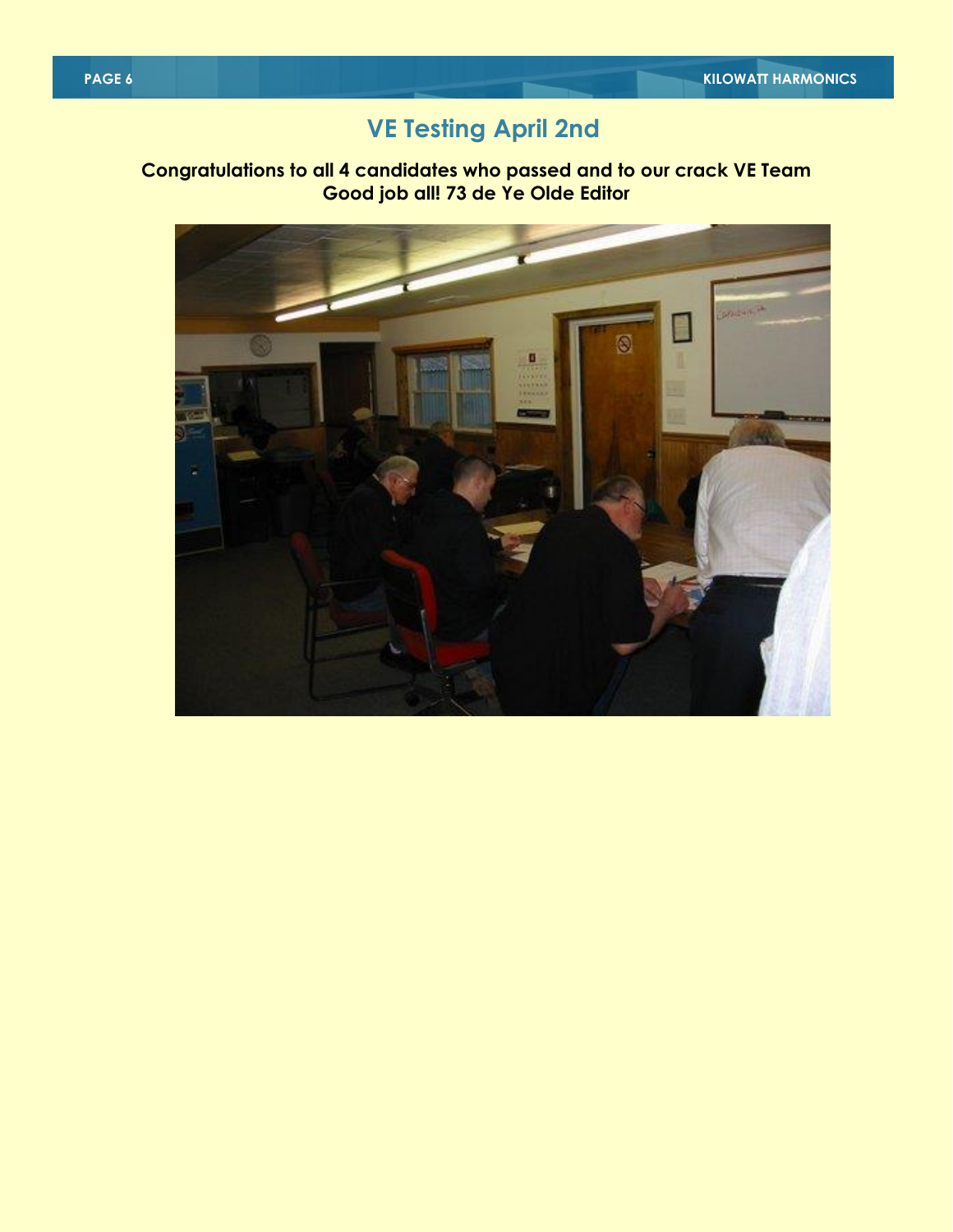## **Happenings**

On June 2 the Breezeshooters will be sponsoring their annual hamfest at the Butler Farm show grounds. Additional information regarding the hamfest is available at

[http://breezeshooters.net/html/our\\_hamfest-2013.htm](http://breezeshooters.net/html/our_hamfest-2013.htm)

Don't forget the upcoming EMMCOMM Conference.

WPA ARES Conference, JUNE 15 at the University of Pittsburgh, Johnstown, Engineering Building.

The Energizing Emergency Communications WPA ARES Conference Agenda and Registration form are now available on the www.wpaares.org website. Feel free to invite your EMA Director, Served agency Liaison and others you feel would be interested. It is important that we get a headcount as soon as possible so please emphasize the need for early registration. Encourage folks to bring go-kits and especially specially equipped vehicles if possible. Information on overnight accommodation is being researched for those that may need it. PRESENTERS-

The lecture hall in the Engineering Department is media ready including video projector and Internet connection. If you need some special hook-up, please send me an email with a copy to Bill Wieserman [k3zyk@pitt.edu](mailto:k3zyk@pitt.edu) .

It looks like a super emergency communications event! 73,

Larry AB3ER [ab3er@comcast.net](mailto:ab3er@comcast.net)

[http://wpaares.org/downloads/2013\\_EMCOMM\\_AGENDA.pdf](http://wpaares.org/downloads/2013_EMCOMM_AGENDA.pdf)